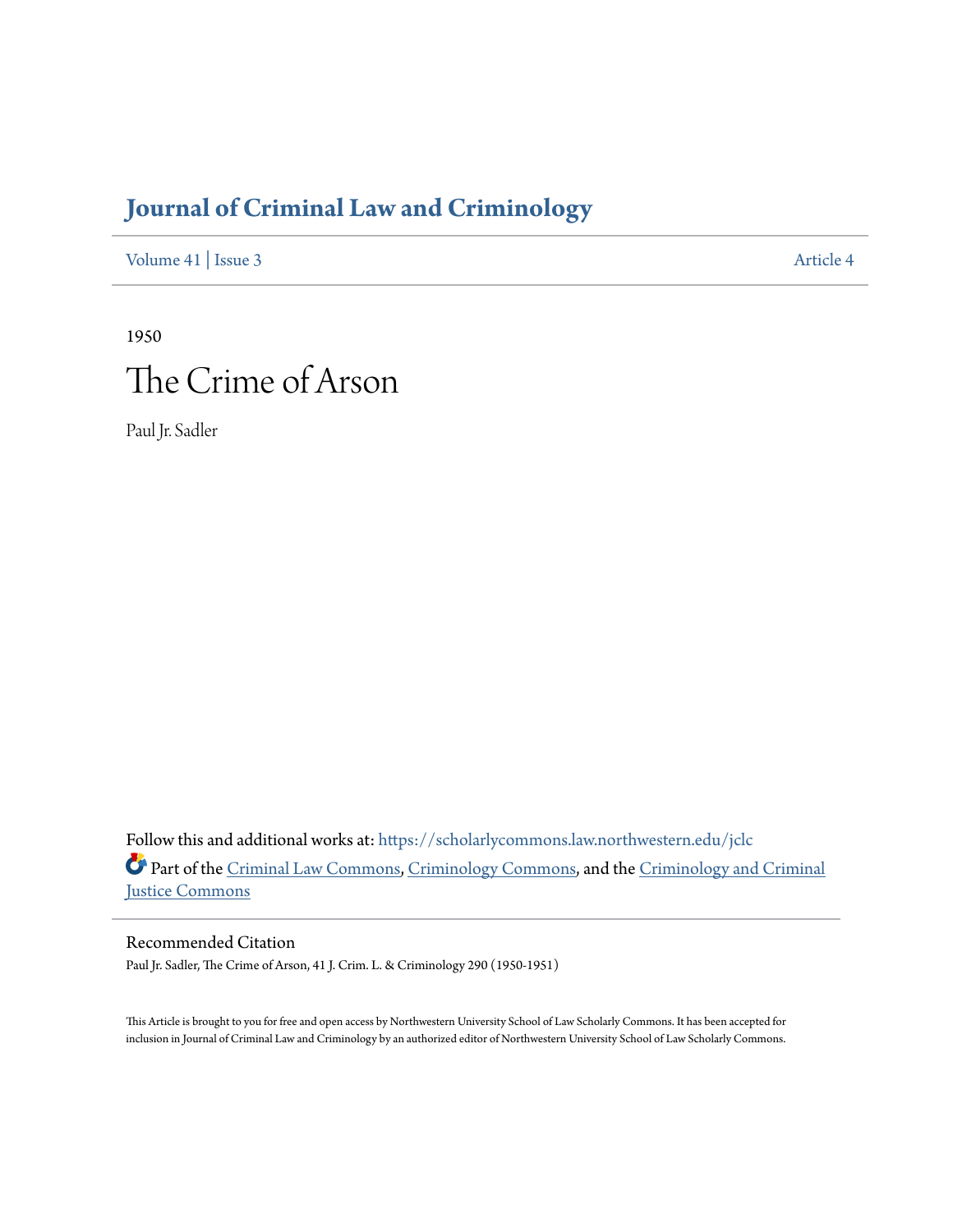#### **THE CRIME OF ARSON**

#### Paul Sadler, Jr.

The following article is from a thesis the author prepared while pursuing his studies in Social Relations at Harvard University, from which he received his A.B. degree in June, **-1950.** Mr. Sadler is currently employed as a fire investigator adjuster for the General Adjustment Bureau, Inc., Boston, **Mass.-EDrroR.**

#### **I**

The crime of arson is an extraordinarily complex one by its definition alone. Its complexity makes many difficulties to the student. It also gives the perpetrator some advantages. To begin with, arson, like murder and most admirality crimes, exists in several degrees of indictment. These degrees are wholly dependent upon the type and use of the structure or property burned, degree of involvement of participants, and often the time of day in which the crime is committed.' But what degrees now exist are only created by modern statutory definition over and above the original common law of England, which law, in comparison with 20th century statutes, seems very defective in scope. Yet the need for a wide and broad coverage in the protection from arson has only recently, in terms of the history of English and American law, been necessary at all. Why? The reason is that originally English common law defined and limited the crime of arson only to the malicious burning of the dwelling house of another. Note the restrictions of the words "dwelling" and "another." The common law dearly was aimed at, first, assuring the security of habitation, and secondly, at assuring the security of habitation of all the general public with the exception of the dwelling house of one's self.

Curtis writes, "Using the language of Sir William Blackstone, 'Arson, *ab ardendo,* is the malicious and willful burning of a house or outhouse of another man.' Sir Edward Coke had, before the time of Blackstone, expressed his conception of arson as 'the malicious and voluntary burning the house of another by night or by day.' The courts, when seeking a definition of common law arson, have generally adopted that of Blackstone, declining to include the redundancy 'by night or by day.' Other definitions make a slight variation in language, but no change in substance, has occurred. Thus the offense has been defined as 'the malicious burning of another's house'; or as the 'willful and malicious burning of the dwelling house of another'; or as 'the volun-

**<sup>1.</sup>** The Model Arson Law now adopted in its main substance omits reference to the time of day, it being considered now that the crime is as serious at one time as at another.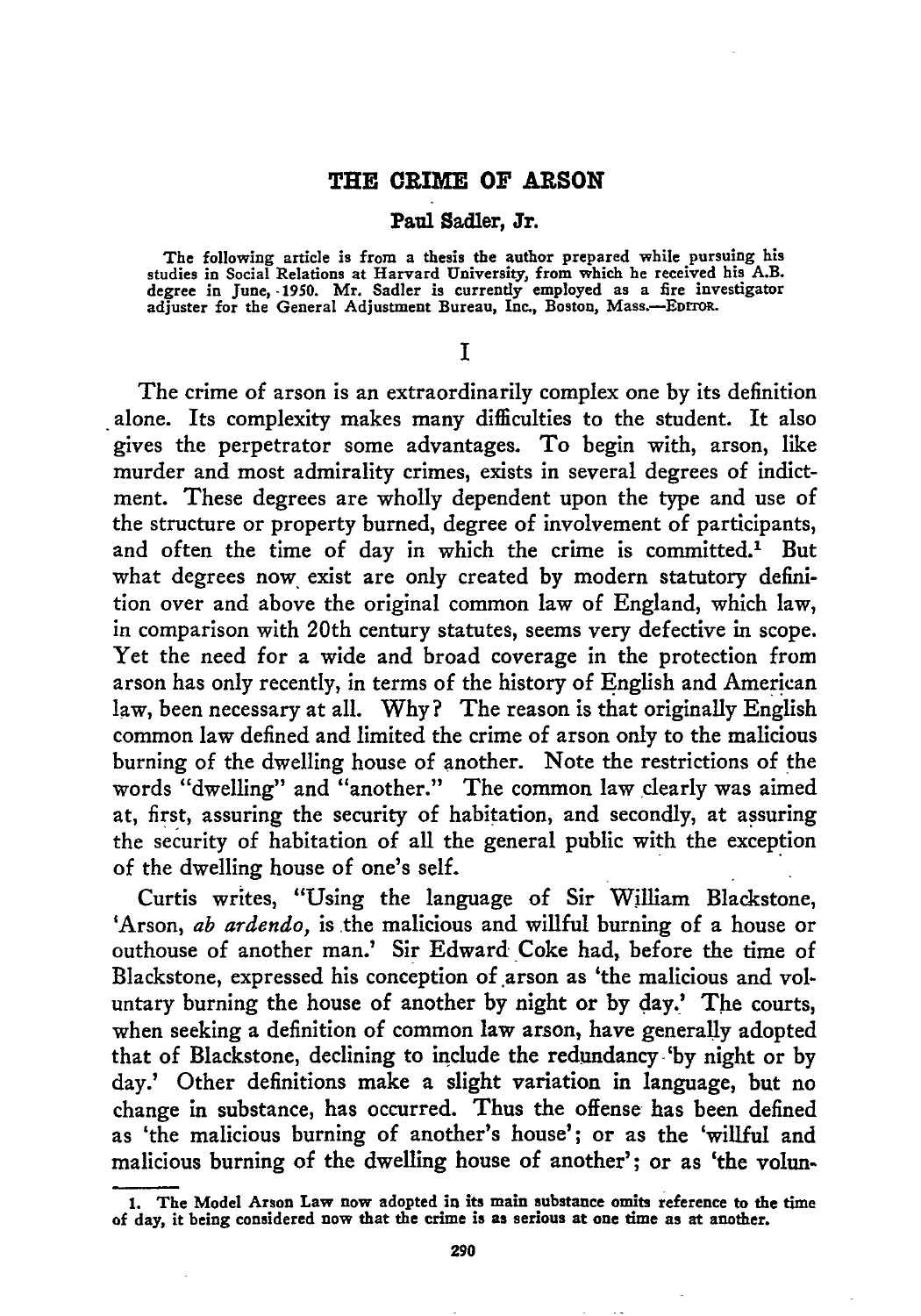tary and malicious burning of the house or the barn of another.' Other language neither increasing nor decreasing the scope of the crime has been used in its description. For the purposes of common law arson the term 'house' is synonymous with 'dwelling house,' and such words are used interchangeably in the various definitions of the offense."<sup>2</sup>

And this was the entire law.<sup>3</sup> Restrictive or not, though, two factors not at once obvious to 20th century thinking show that the common law rule was actually of as wide scope *to its day* as model stautory laws are to our time. Recall, if you will, the environment of 16th Century England. Men and their families lived and they worked in but one building, the family dwelling. Factory, mercantile, and service type buildings simply did not exist. The culture which created them had not yet come. The only structures were, then, the simple frame dwellings, and, to be sure, barns in rural areas where a man could afford such. This being the environment, the seemingly restrictive term "dwelling" was not a restriction at all, for did it not encompass all the buildings there were? The reason, of course, that barns were included under "dwellings" was that when the former were within the curtilage, it was quite obvious that their burning would endanger the dwelling.<sup>4</sup>

The second restrictive term was that the crime was committed only if the dwelling of *another* was maliciously burned. To understand this, again recall the times of early England. It was then generally interpreted that one had the full legal right to destroy his own property in any manner chosen.<sup>5</sup>

lawful occupancy rather than the legal title." (CURTIS, *op. cit.*, *p.* 53.) Curtis earlier, on

**<sup>2.</sup>** CutTis, ARTHuR, **THE LAW Or** ARSON, Buffalo, Dennis & Co., Inc. 1936, **p.** 1 **f.** Inner quotations from **BLACKSTONE'S COMMENTARIES,** Book IV, Chap. XVI. The author of this paper is greatly indebted to Mr. Curtis' extraordinary text on the law of arson. Its completeness is unsurpassed.

**<sup>3.</sup>** Remember that the common law was only a codification of certain fundamental principles and never had to be as verbose as do laws today.

<sup>4.</sup> The word *curtilage* defines the part of an area completely surrounded **by** a fence and

containing a man's home and outhouses, i.e., farm buildings, but see Note 6.<br>5. As it is today; however, the problem has perplexed jurists to no end. To be quite<br>exact, it is today generally felt that if in no way does des action. Such a condition is difficultly met. Curtis says on page 17: "It may be doubted<br>whether the legislature can abrogate the common law rule, so as to impose a crimina penalty upon one who burns his own property in which no other person has an interest<br>and its burning will not affect or endanger the rights of another. . ." But then on page 50,<br>he states "... The crime of arson may, witho the rights of others may be hazarded by a fire, as where the property is insured, or one<br>has a lien thereon or an interest therein, or if the property is situated in a populous com-<br>munity or where it will endanger the pro right to destroy one's property, be limited to those circumstances when injury to another cannot ensue; and the statutes are thus construed." The problem is increased when it is realized that "ownership within the rule meant the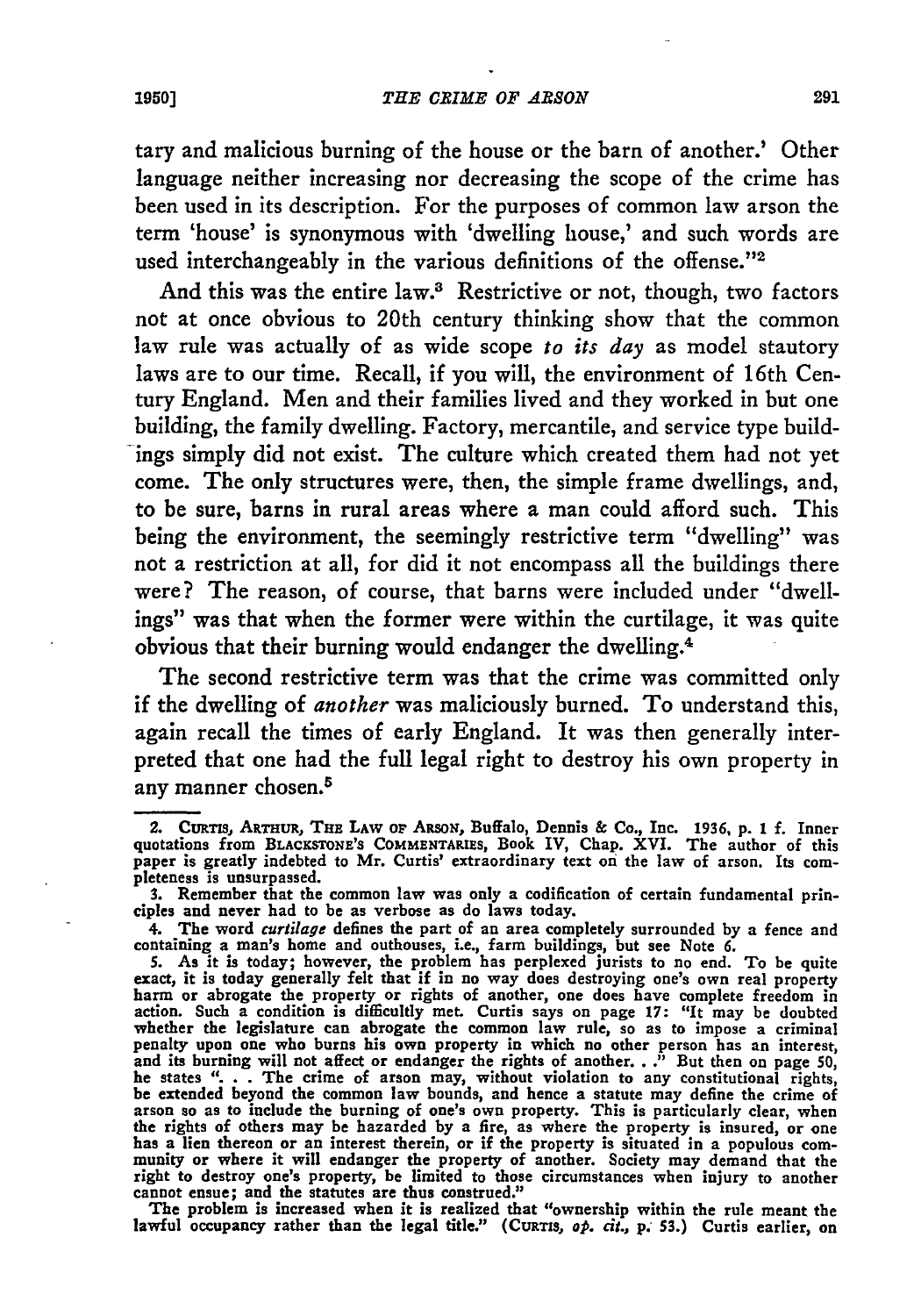Such a principle seemed right and proper, but it presented certain difficulties when applied to cases of arson. See note *5.* Briefly, as ownership was by possession and occupancy rather than in title holding, one could "safely" burn his rented house though the landlord might not, though he owned it, by our conception of the term. But remember, the common law was designed to protect not the property, but the habitation of the possessor. If a man wanted to burn his own habitation, he might, generally, but to threaten or even endanger the habitation of his neighbor was definitely arson, and being a crime against life rather than property the crime was considered an "infamous and aggravated" offense, subjecting the accused when guilty to capital punishment.

As has been mentioned, the crime was soon amended, or if you will, extended to include the malicious burning of barns, provided they be within the curtilage.<sup>6</sup> The extension was based on the theory that the burning of a nearby barn would endanger the main dwelling. The principle and intent of the law was still to protect only habitation, though, for the burning of a barn was not arson if it did not endanger inhabitable property, e.g., a barn lying outside the curtilage of a homestead.<sup>7</sup>

6. The use of the word "curtilage" caused no small difficulty in America. CURTIS says on pp. 29, 30: ". . . It is perhaps unfortunate that this term, which is found in the English statutes, and which is descriptive of the strictly applicable to the common disposition of enclosures and buildings, constituting the homestead of the inhabitants of this country, and particularly of farmers. In England the dwellings and outhouses of all kinds, are usually surrounded **by** a fence or stone wall, enclosing a small piece of land embracing the yards and outbuildings near the house, con-<br>stituting what is called the court. This wall is so constructed as to add greatly to the security of the property within it; but as such precautionary arrangements have **not** been considered necessary in this country, they have not been adopted.'

**7.** CuRTis makes an interesting point here **(p. 32):** "In determining whether a building is within the curtilage, the court should not forget that the reason for the rule is the protection of the inhabitants of the dwelling house. A building may be so situated, if its burning will endanger the security of the inmates. Following this reasoning, a building located over two hundred and fifty yards from the dwelling house, cannot be within the curtilage of the dwelling. But a barn about sixty-seven feet from the house was thought to be parcel of the dwelling.

"In order that the burning of an outbuilding shall fall within the principle- under discussion, it must have the required nearby location, and the main building- to which it is subservient must be a dwelling house, that is, a dwelling inhabited **by** human beings.

"In some cases, it may be a question of fact for the jury to determine whether a given

pages 4 and 5 states, summarily: "The common law courts viewed the crime of arson, not as one against property itself, but as against the habitation—the possession—of another. The offense was against the security of the ha danger to an inmate of the dwelling. This conception of the crime led to principles which rank among the oddities of the law. Thus the common law indictment laid the ownership in the person having the possession, rather than in the one having legal title. The occupies<br>was the owner, and although he was merely a tenant, he could not commit the crime by<br>burning the premises occupied by him; but th remainder, was indictable for burning a house in the possession of his tenant. An owner in possession was not guilty of arson although he burned his own property with the intent of defrauding an insurance company or some person having an interest in the property."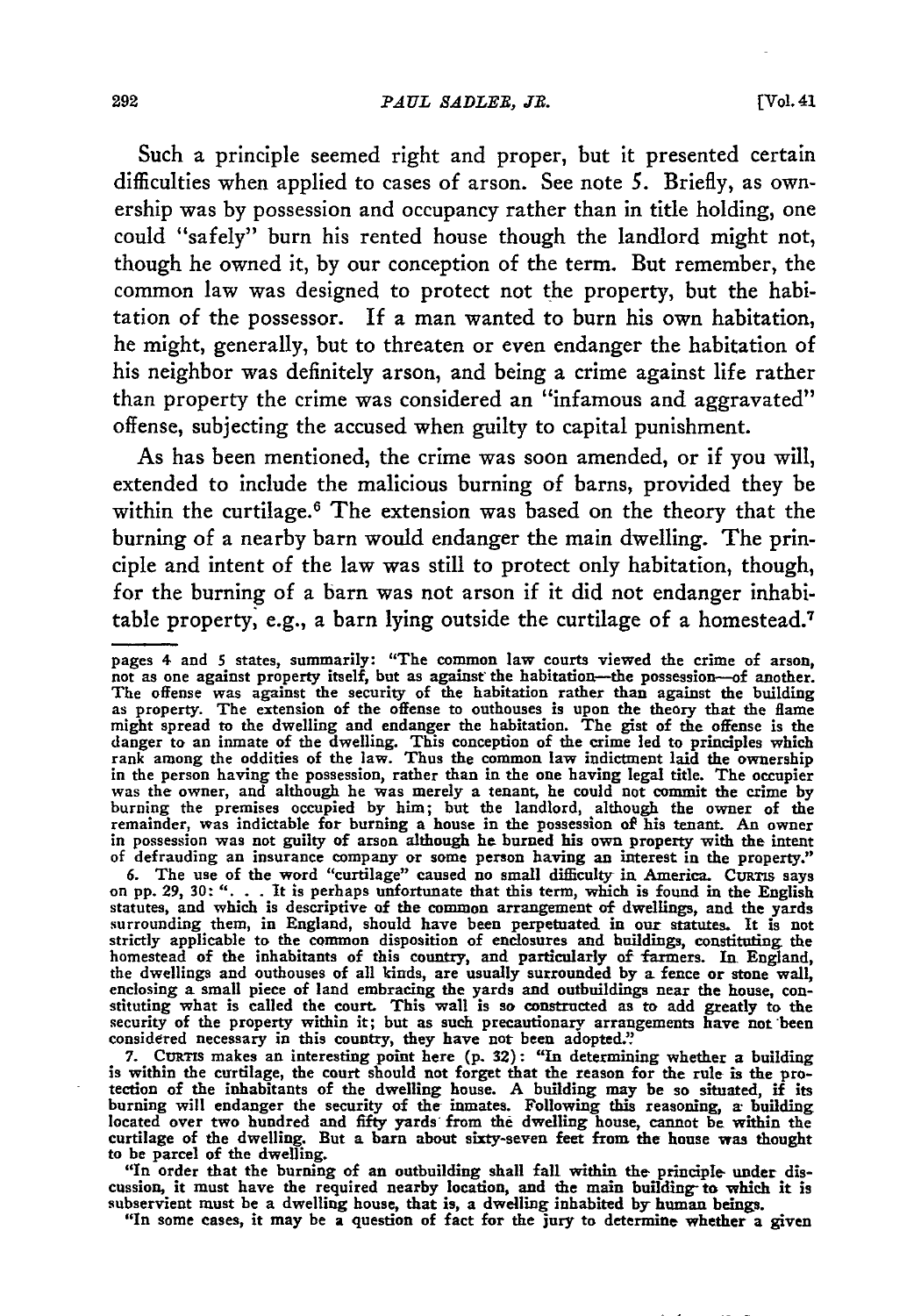The common law, it will be seen, did have ample inclusiveness for the purpose for which it was designed. But it did not protect all property of the possessor and none of the accused's own except where he was not an inmate thereof.

Between the day of the common law—and Mr. Blackstone—and our current Model Arson Law, much political, legal, and philosophical change has occurred. It is now interpreted that it is a chargeable and felonious offense to burn *any* structure or property which destroys, injures, or endangers any other person's rights, property, or interests. First the law was extended to cover non-inhabitable dwellings and then to include buildings irrespective of ownership. The fundamental objective of the common law rule was transcended, but not annulled, by placing protection on property *per se* and not exclusively on habitation.<sup>8</sup> The Model Arson Law as suggested by the National Board of Fire Underwriters...."... provides that a man may commit arson who burns a building, the property of himself or another. Second, it includes not only those who burn, but, in addition, those who cause to be burned or who aid, counsel or procure the burning of certain buildings. This enables the State to prosecite as principals those defendants who otherwise might be regarded as accessories before the fact. The third essential feature of this law is that it provides that the preparation of a building for a fire with intent to burn *shall constitute an attempt to commit arson."9*

# MOTIVATION CONTRASTED WITH INTENT

With the modern law and its wide scope, still must the court establish that certain conditions were met **by** the defendant, that is, that- the essential elements of the crime have occurred. First, there must have been an actual burning, or an attempt or conspiracy to burn, depending upon the degree of arson with which the accused is charged. "The mere scorching, smoking or discoloration of a building, without fire communicated thereto, is not sufficient. There must be actual burning or ignition of some part of the building to constitute the offense.... How-

building is within the curtilage. In other cases, the court may decide as a matter of law<br>whether the structure is so situated. If the question is one for the jury, the presiding judge<br>in his instructions should define the so, the omission is **not** a reversible error."

**S.** The National Board of Fire Underwriters notes, though, that in some States the com- mon law rules still exclusively applies. However, forty-one states have adopted the Model Arson Law in its most important provisions. *Suggestions for Arson investigation,* **N.B.F.U.,** Sept., 1948, **p.** 43.

*<sup>9.</sup> Ibid.,* **pp.** 42, 43.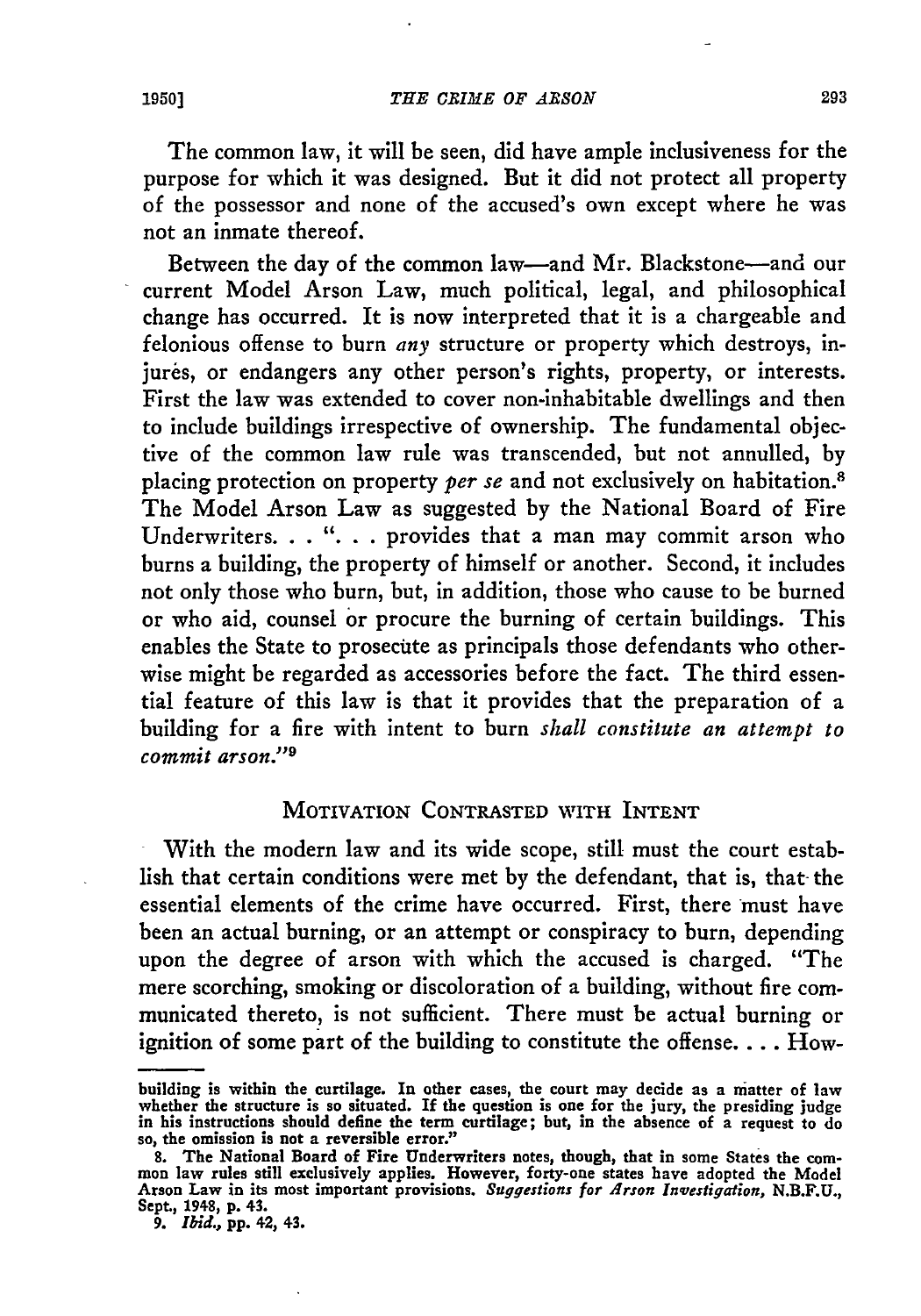ever, to render one guilty of arson, the fire need not have been applied **by** the accused with his own hand, nor need he have been present; if he procured, aided or abetted the commission of the crime, it is sufficient."<sup>10</sup> Secondly, the corpus delicti must be established. This is to affirm that the fire was of incendiary origin, done through malice and intent. These provisions of malice and intent have always been necessary, dating back to the common law, but statutory provisions may in some states require some specific intent, such as **". ..** intent to destroy... however, **...**ordinarily no particular intent is needed. Intent can be inferred from the act itself, because every person is held responsible for the necessary and natural consequences of his acts, and is held to intend to produce such consequences."" Curtis, on pages **72** and **73** states, "Criminal intent is an essential element of the crime of arson." This may be expressed in a statute **by** the use of the word "intentionally," but ordinarily the statutes follow the usage of the common law and use the term "willfully." The word "willful," as used in a statute relating to arson, means "intentional." It implies that the act was done knowingly, -"purposely and intentionally." It means an intent to burn, but not necessarily an intent to destroy. Ordinarily, no particular intent is required other than is denoted **by** the term "willful."

This principle at once brings up the matter of negligence. Courts of law have always been extraordinarily lenient in punishing negligence when it concerns fire. **Why** this is so is difficult to understand.12 The very obvious remedy would be impossible to enforce, because most fires do occur through accidental neglect of trivial things, e.g., cigarettes, matches, wiring, etc., and considering all such fires as originating from criminal negligence would be unburdenable and impractical-but in many cases justified. Yet where is the line?<sup>13</sup> The dilemma seems to be contained in the fact that arson does not have a subcharge, as

**<sup>10.</sup>** *Ibid.,* **p. 17.**

**<sup>11.</sup> CuTis,** *op. cit.,* **p.** 74.

<sup>12.</sup> Take, for example, the case of a man who through no fault of his own strikes and kills a child while driving on the highway. He may be charged with manslaughter and sent to prison. If the same man had reached his destination, put himself up in a hotel, smoked in **bed,** setting fire to the hotel, perhaps killing a dozen people, he would go scot free.

**<sup>13.</sup>** The neglect of fire in forested areas and the neglect of smoking matter in hotel rooms has now been covered under specific statutes in a few states. The crime is not arson, but a specific offense created by the act. The statutes so developed were, however, enacted only after many years of failure by prosecutors attempting to include such negligence under the existing arson statutes. Unfortunately cause juries have been (and probably always will be) reluctant to fine or imprison campers **or** hotel guests whose negligence, though often tragic in result, has not been through any imaginable sort of criminal design. Yet look at the annual California forest fires and the Hotel Winecoff **I**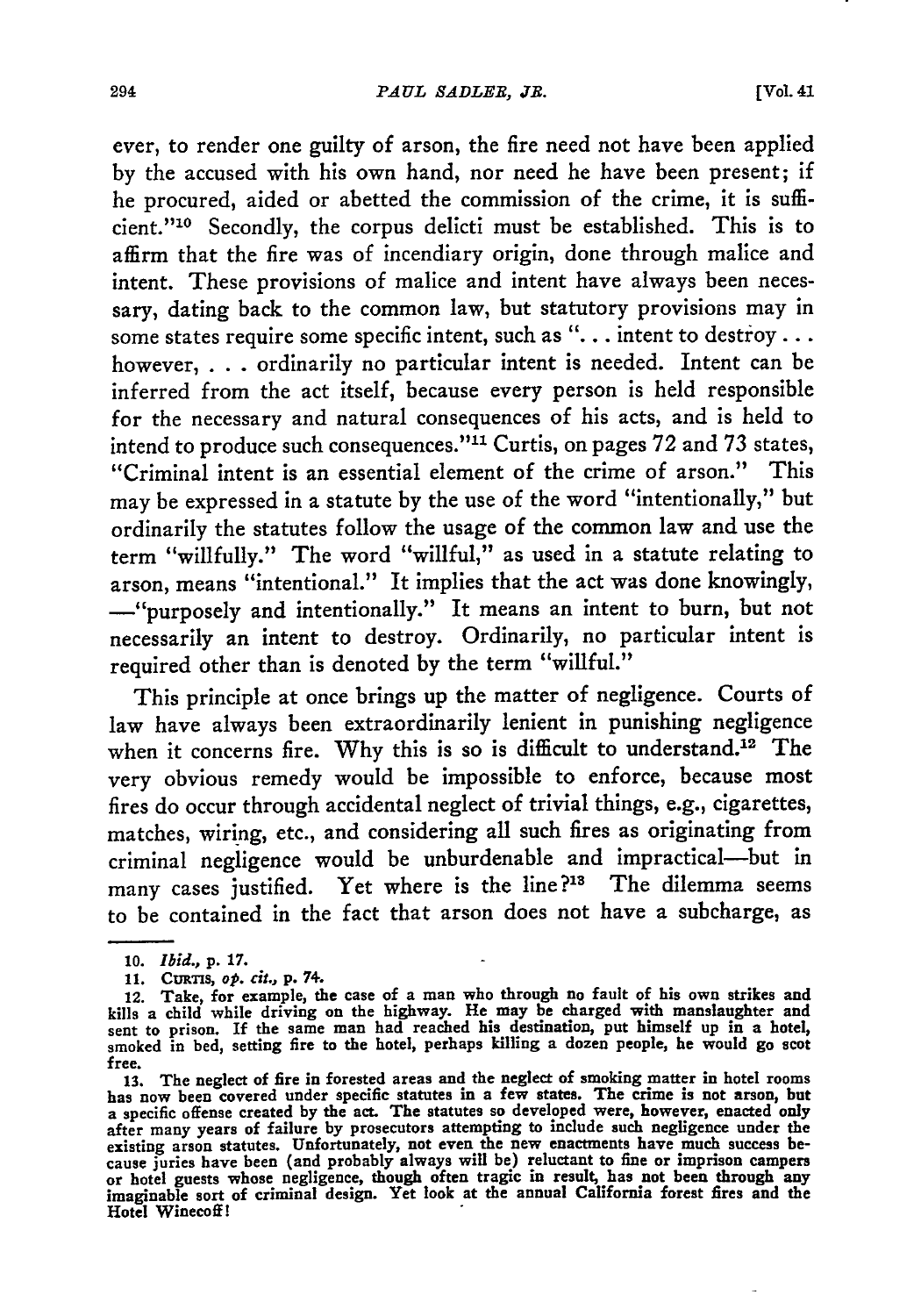does murder (as manslaughter) which could apply to real property and life, although negligence unattended by malice or design was the cause of the fire. The law, having to have proven intent shown, is impossible to apply to even the greatest of holocausts in our fire records. What a paradox is presented, for a single fire caused by negligence (and most are by this cause) has many times killed more persons than the greatest wave of murder could ever approach ! Of course, every state in some respects will take a particular and individual point of view towards the question of negligence, but unless some intent can be shown, seldom can a case of negligence be brought into felony court.

It should be kept well in mind that intent and motive are not at all synonymous. Curtis makes an excellent point about this, stating, "The distinction between motive and intent is clearly marked in the law of arson. While intent is a material ingredient of the crime, motive is not an element."'14 "Motives for crime are so numerous, so hidden, and often so utterly unreasonable, that it is impracticable to require, that they should always be made manifest."<sup>15</sup> And, "One cannot escape conviction of the crime of arson because his motive for setting the fire cannot be ascertained and presented to the jury. If he willfully and maliciously (i.e., with intent) applied the torch, the crime is, as a general rule, complete, and the State is under no obligation to produce evidence of his motive."'<sup>16</sup>

However, the State may ... "always show that the accused had a motive for the commission of the crime. Such evidence tends to repel the presumption of innocence, and is based on the fundamental theory that a man will not commit a crime without reason, inducement, or temptation."<sup>17</sup>

Curtis then adds a supplementary thought concerning motivation which is interesting in that it shows how law and philosophy are bound together: "The psychology of the criminal is bewildering, as the fantastic causes which impel his acts are revealed. The trivial things in life occasionally motivate the most dastardly crimes. The prosecution receives and is entitled to receive a wide latitude in proving acts which tend to show a motive for the act, yet in the practical application of the law, there must remain collateral matters which the prosecution cannot prove under the guise of motive. There must, of necessity, be limits

<sup>14.</sup> CURTIS, op. cit., p. 360.

**<sup>15.</sup>** *Ibid.,* **p. 361.**

**<sup>16.</sup>** *Ibid., p. 6 3. 17. Ibid., P P. 362, 363.*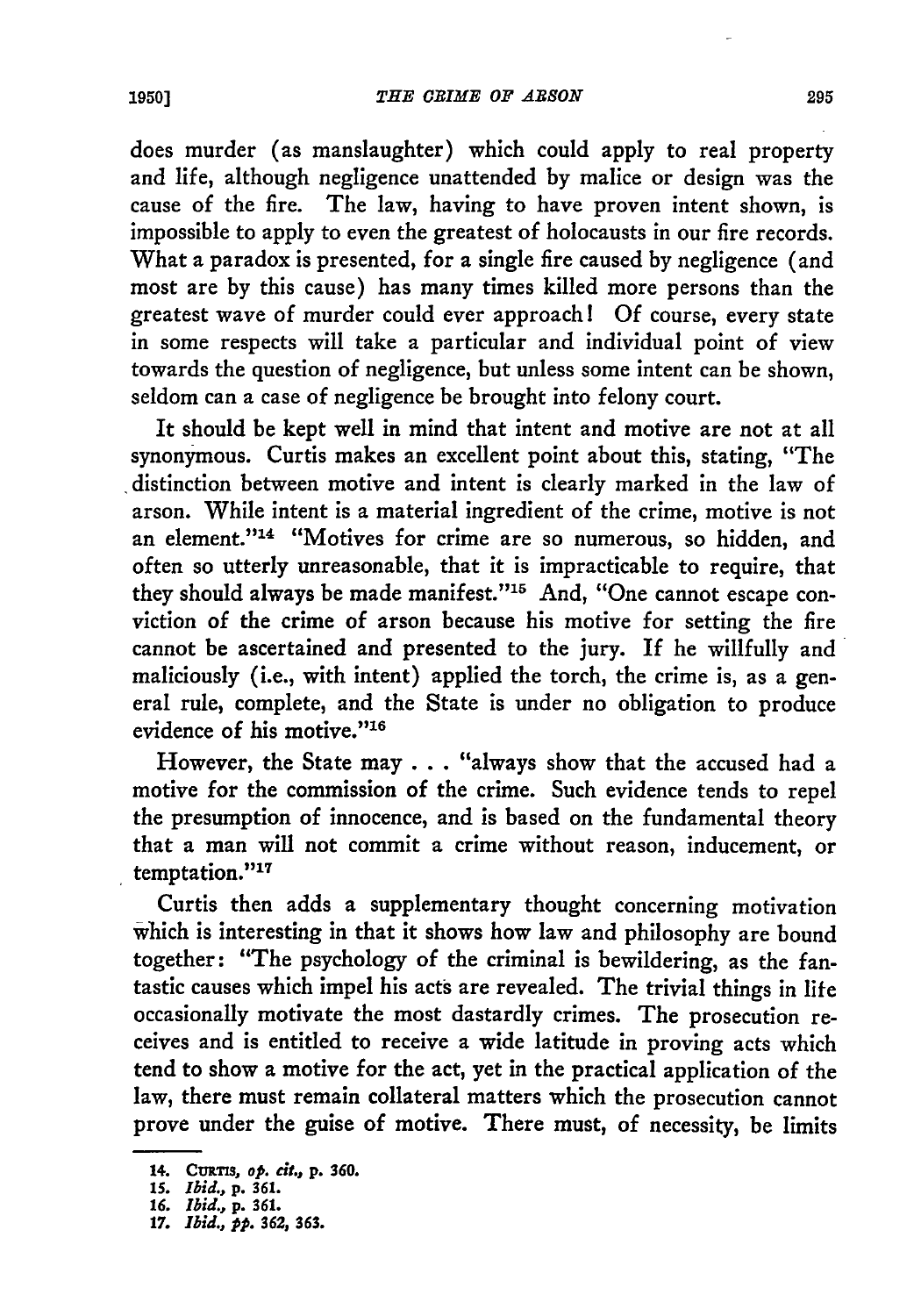beyond which the prosecution cannot trespass, yet these limits are not strictly definable. Much must depend upon the circumstances surrounding each particular case. The motive attributed to the accused in any case must have some legal or logical relation to the criminal act according to known rules and principles of human conduct. If it has not such relation, or if it points in one direction as well as in the other, it cannot be considered a legitimate part of the proof.

The value of the evidence is for the identification of the criminal rather than to show that the fire was incendiary. Hence, the motive should be peculiar and special to the person accused; if the motive is common to a large number of persons, it loses its power of selecting the guilty individual."<sup>18</sup>

## II

Without further discussion of motivation three additional remarks are necessary that the reader may understand the fundamentals of the crime of arson. First, the case where negligence and intent become identical; secondly, some notes on evidence; and thirdly, some notes on defenses by the accused.

Mention was made in the above Section concerning negligence and its relation to motivation. There are additional cases where intent can be charged even though negligence was the original cause of the fire. Such occurs where an unintentional and insignificant fire is purposely allowed to extend, thereby causing a greater fire than would have occurred if the fire when first observed had been extinguished or had reasonable effort been made to reduce the fire's spread.<sup>19</sup> If it can be proven that a person so abetted the fire's spread or moved property into its path, the court may charge criminal intent and place the accused under the charge of arson even though the cause of the fire was unintended. Similarly, if upon discovery of a fire (which has started from some sort of negligence and unintentional) the discoverer shuts down the sprinkler system, his act can be considered as criminal intent and he may be then charged with arson.20

*<sup>19.</sup> Ibid.,* **p.** 364.

**<sup>19.</sup>** Similar **to** this **is the case where the property owner or other person delays sound**ing an alarm until **the** fire has **had** a **chance to gain considerable extent or sends no** alarm at all.

**<sup>20.</sup>** Although **not** arson, another **common means of** attempting fraud **is done by setting** off sprinkler **heads in order to cause water** damage. **Most** fire **insurance policies cover** water damage inasmuch as **sprinkler heads often do fuse.** It **is, to be sure, very difficult to prove that the** head **was** tampered with **and** did **not go off by accident or breakdown.**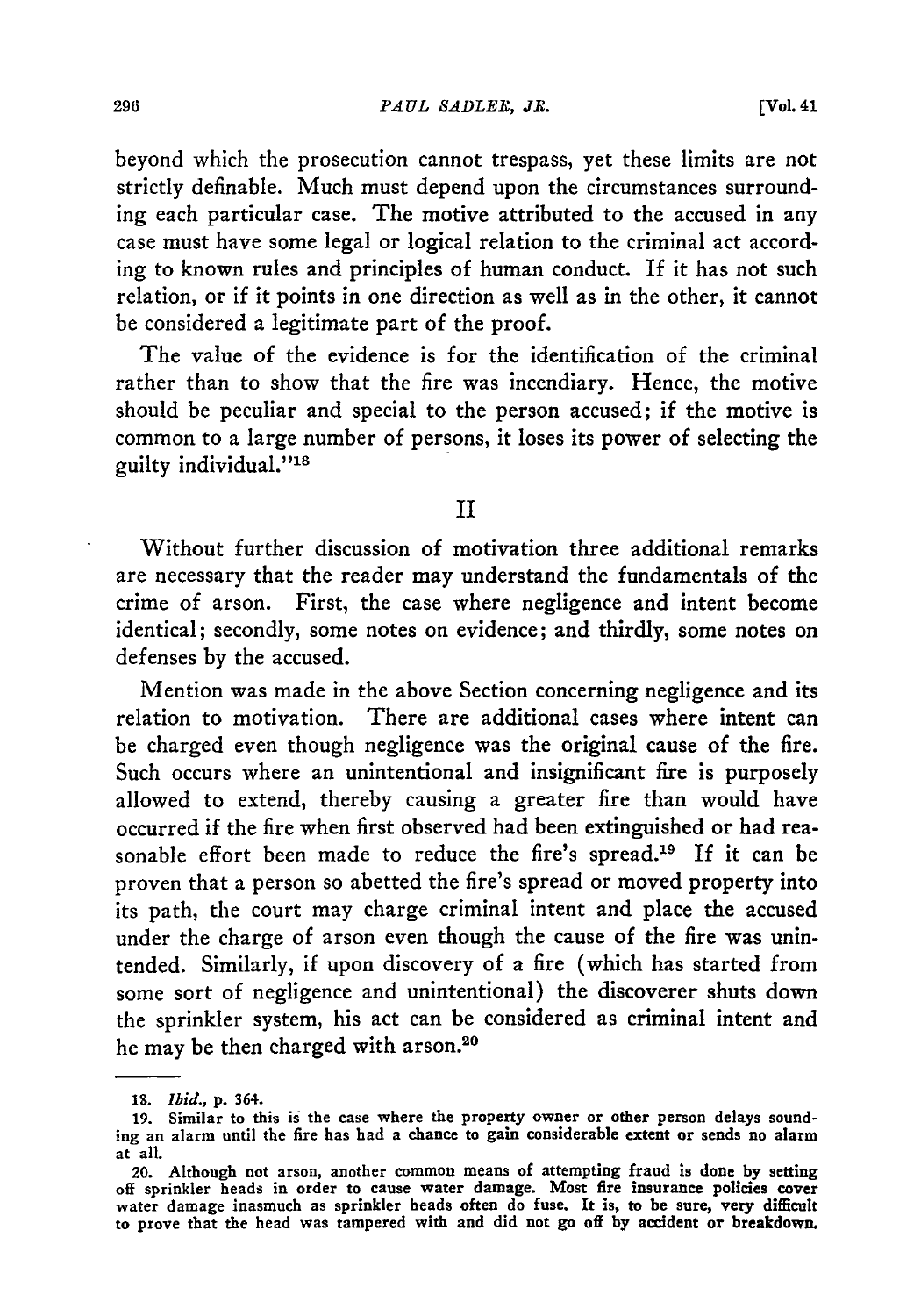### **EVIDENCE**

The law regarding evidence in arson cases is in some ways peculiar from other felonious offenses, for during any part of the trial, the prosecution is entitled to introduce most any evidence it can gather to show that the accused's actions before or after the fire were indicative of his guilt. For example, it may be shown that the accused removed certain uninsured or sentimentally valuable items from a building immediately before the fire began. This is not a proof of guilt, but it helps dispel feelings that he is innocent, and when added to similar evidences, it may serve as well as direct evidence when the latter is not available. Other admissible evidence such as fingerprints, horse or vehicle tracks, handwriting, footprints, and statements of witnesses may be introduced by the State. But where the laws of arson are unique is found in the fact that **. .** . "in arson cases both the State and the accused received marked indulgence in presenting their respective theories of the cause of the fire. In addition to direct evidence showing the elements of the offense, minor events and facts which would otherwise be trivial may be shown, as bearing on the principal issues."<sup>21</sup> What this means is that testimony "irrelevant at the stage of the case when it is tendered may be accepted, subject to be stricken out if it is later not adequately connected. . . . Rarely will this practice result in prejudicial error."22

The rules concerning circumstantial evidence are, as in most crimes, strictly set up to protect the accused, and this principle, of course, existed in the common law. Unfortunately "There exists in the minds of many persons a strong prejudice against circumstantial evidence and, as evidence in arson cases is very frequently entirely of this character, it is important that a true understanding of the weight and value of circumstantial evidence be had.... In a legal sense circumstantial evidence is not regarded as inferior to direct evidence and in many instances reliance may be had on it more safely than on direct evidence, especially since proof by circumstantial evidence usually requires the use of a large number of witnesses, each testifying to some small link, so that a number of perjured witnesses would be necessary to cause an unjust convic-

<sup>21.</sup> **CuRTIS, op.** *cit.,* Section **286, p. 306.**

<sup>22.</sup> *Ibid.,* Section **286-7.** In the case between Gillard and the State of California (People v. Gillard, 134 Cal. **App.** 184, **25** Pac. 2nd **35),** the prosecution asked the court to accept the fact the water known to have been boiling at 2120 F. at nine o'clock one evening would have cooled to below **1100 F. by** six-thirty the following morning had not the fire in question occurred between those hours. The prosecution first introduced the fact of water's boiling point, then much later introduced the relevancy of the statement.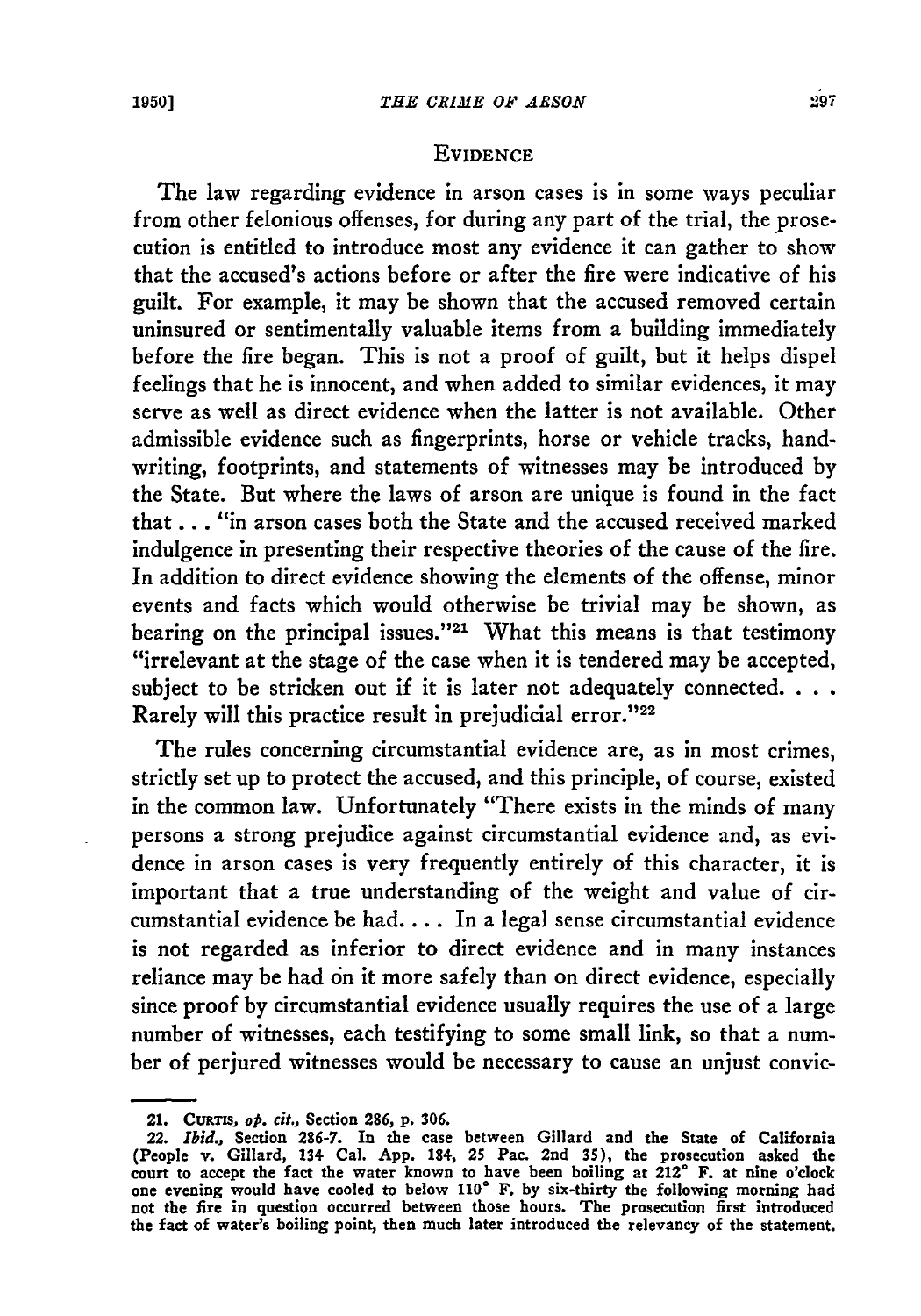tion, whereas one perjured witness giving direct testimony might accomplish such a wrongful act."<sup>23</sup>

The rules concerning witnesses' speaking on the probable origin of the fire are strictly drawn, for "It is well to bear in mind at the outset that the admission of opinion evidence in prosecution for arson is governed by the same rules as are applicable in prosecution for other crimes. The general rule is, if a witness has acquired peculiar knowledge or skill, by experience, observation or practice on a subject with which the mass of mankind is not supposed to be acquainted, he may give his opinion on it."<sup>24</sup> A further reference states, "But the only true criterion is: On this subject can a jury from this person receive appreciable help? In other words, the test is a relative one, depending on the particular subject and the particular witness with reference to that subject, and is not fixed or limited to any class of persons acting professionally."25 Some states, on the other hand, do allow expert testimony as to the incendiary origin of the fire without qualificatory permission.

The State is permitted at any time to introduce real evidence (such as charred wood) to substantiate that a burning actually took place, devices and/or agencies by which the fire was set, photographs of the burned area, maps, and even experiments may be conducted to dispel the notion of the accused's innocence.

The prosecution maintained<sup>26</sup> that the accused used a horse to carry him to the building which he was charged with burning. It was maintained that the course of his travel was down a certain road, going straight, to a sharp turn right and off the main road, and then along this road to the building in question. The accused maintained his horse had never been on the road, before or after the fire; yet the court accepted testimony that in an experiment four days later, the same horse without a rider or guide, followed the same path to the building in question without having been instructed where to **go. <sup>27</sup>**

*<sup>23.</sup> Suggestions for Arson In-jestigtors.* **N.B.F.U, pp. 34, 35. An interesting note is also** given **on the** question **of circumstantial evidence on page** 33 of this **same pamphlet:** "The **chief error with** regard **to the delusiveness of circumstantial** evidence **lies in con-** sidering it **as a mode of reasoning or proving** doubtful **points peculiar to a court of justice.** Whereas **it is** nothing **else than the common course of settling all questions which can be** settled by argument employed whether knowingly or unknowingly by all mankind. If<br>men would stop to consider the fact that in the ordinary affairs of everyday life they are<br>continually forming judgment on circumstantial evi **this kind of evidence when acted upon in the administration of justice."**

<sup>24.</sup> *Ibid.,* **p. 24.**

**<sup>25.</sup>** 4 **WIGMORE, EVmENCE (2nd Ed.) 119. 26. State** v. **Ward, 61 Vt. 153, 17 At. 4S.3.**

**<sup>27.</sup>** This is a little extraordinary but is an actual case. The horse had many alternative **choices.**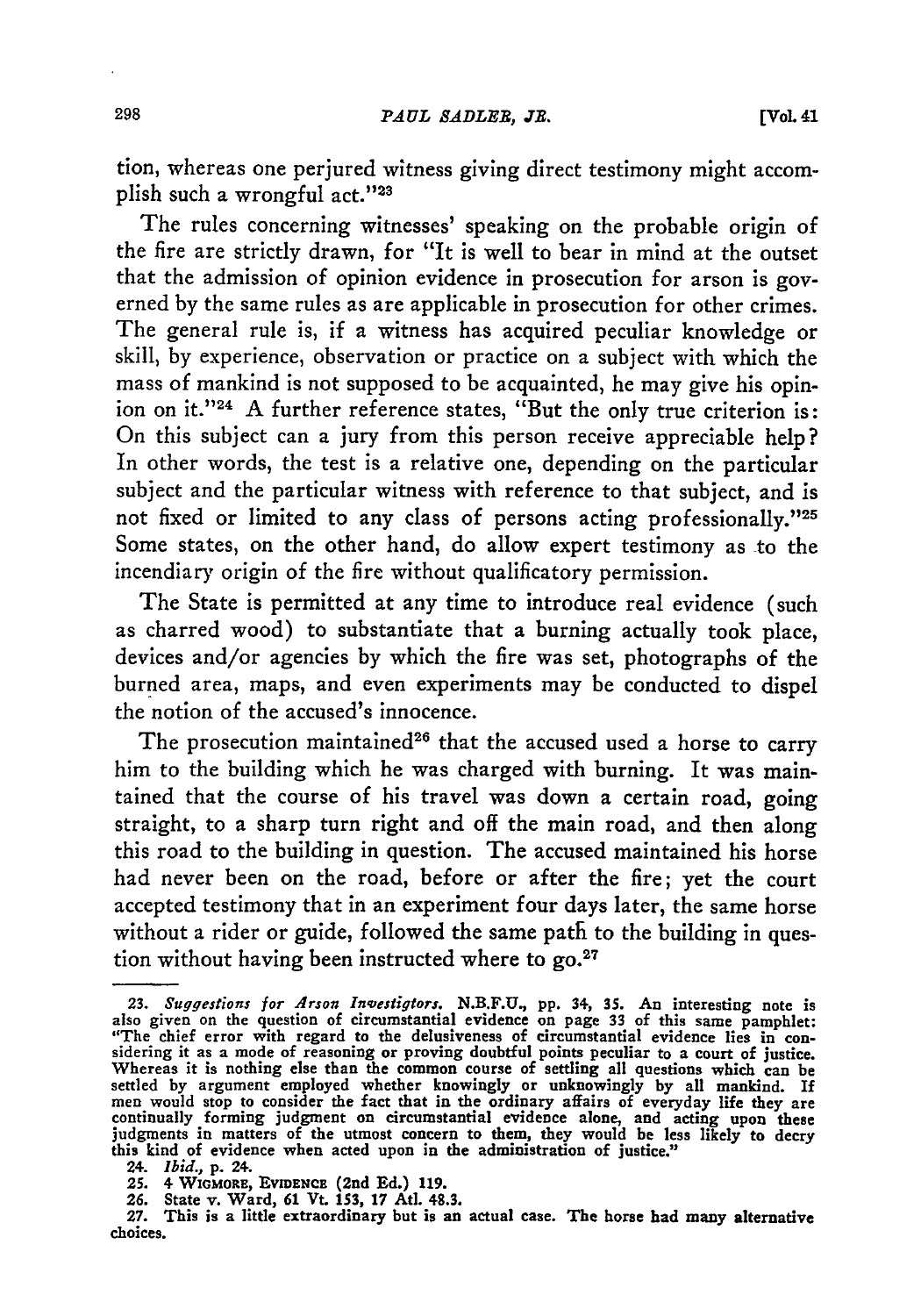The State may introduce (and under certain conditions--must introduce) evidence that the accused was the only person to have had access to the burned building. Such is called *opportunity,* and especially relevant and acceptable in the court, is the demonstration that a person created circumstances to enable him to have no other persons around as witnesses. Here he intentionally creates *sole* opportunity, to be sure, but the State still must demonstrate the fact quite as much as had he created circumstances to put others in equal access to the building. An example of this case is where an employer discharges or sends away a watchman immediately before he starts a fire in his factory or warehouse, or, where a tenant is evicted shortly before the landlord commits arson to his building.<sup>28</sup> On the other hand, a store owner may a week or two before committing arson, distribute keys to all his employees on some pretense that they need them. In this way he avoids having sole opportunity or access.

Of course, the defendant has the right to attempt to prove that he had no access or was not at or near the building at any reasonable time before it burned. Most alibis are so constructed, but to counter this the prosecution may charge that the defendant employed an agent, and if plausible facts warrant the court to accept such a contention, the accused then may be charged with being an accessory. It should be here noted that the agents of arson are classed as:

- 1. Principals in the 1st degree-one who sets the fire.
- 2. Principals in the 2nd degree--present and assisting.
- 3. Accessories-those not present at the performance, not the chief. actor in the event, but in some way connected therein.

Therefore, a person hired **by** another to commit the crime becomes the principal, the hirer the accessory, unless he (the hirer) was present, in which case he, too, becomes a principal.<sup>29</sup> But in any case, all those in any way involved are chargeable with the crime depending upon the degree of their involvement. Punishments are given proportionally.

The State may introduce as evidence the confession of the person charged, but "Even though a confession may be obtained, it will probably be necessary to introduce evidence of the corpus delicti before the confession of the accused can be introduced." $30$  In American law it is

**<sup>28.</sup> In the first instance to avoid detection and in the second to avoid manslaughter charges if he is caught.**

**<sup>29. &</sup>quot;A person is not deemed to be an accomplice merely because he had knowledge of the intended commission of the crime unless he in some way aids or incites its commission."** *Suggestions For Arson* **Investigators, N.B.F.U., p. 31.**

*<sup>30.</sup> Ibid.,* **p. 18**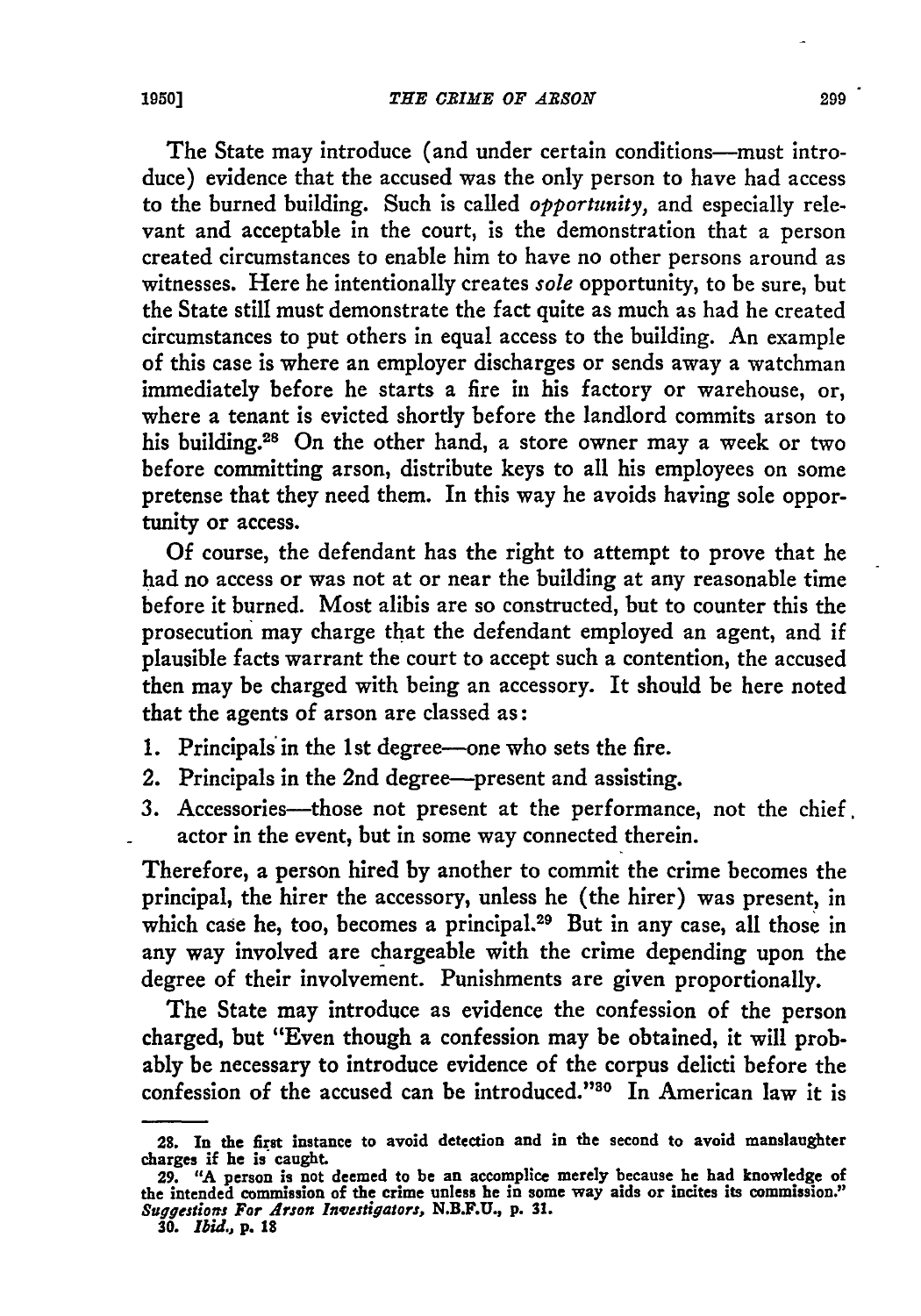*PAUL SADLEB, JB.*

generally accepted that, in the first place, one cannot be convicted solely on the basis of an extra-judicial confession;<sup>31</sup> and, secondly that corroborative evidence showing criminal agency must be offered by the State before the confession is competent. In other words, "A defendant in a criminal case cannot be convicted on his extra-judicial confession unless it is corroborated in a material and substantial manner by evidence aliunde as to the corpus delicti."<sup>32</sup> It was once thought that the corroborative evidence had to be evidence independent of the confession, but neither English nor American courts have accepted such a doctrine, as evidenced by notations to this effect in the N. B. F. U. instructions.

We have now seen to some extent of what the crime of arson consists and of what the accused may be charged, and thirdly of how the prosecution may conduct its presentation of the case. Naturally, not all the persons accused in criminal courts are found guilty, some due to adjudged and actual innocence and others due to their successful defense. It is well, then, to mention what some of the common defenses are.

### **DEFENSES**

Modern statutory revision of the common law is, as we have seen above, that "the owner of a building in possession thereof may have the right to destroy it by fire where no injury will thereby accrue to another, as where there is no insurance or lien on it, and it is not located in a populous community or where its burning will not endanger the building of another."38 This principle, when applicable, gives defense to an owner and to any person hired by him, but in a case where an owner gives "consent" after the fire to the person who set the fire, the latter has no recourse and has in the opinion of the law committed arson, for **"....** the criminal nature of the act is established at the time of the act, and a later condonation will not affect the gravity of the crime."1<sup>4</sup>

*<sup>31.</sup>* "An extra-judicial confession is one made **by** the party elsewhere than before a magistrate or in open court, opposed to a judicial confession which is made before a magistrate or in court in the due process of legal proceedings," *A Guide For the Prosecution of Arson Cases in Oregon,* prepared **by** the Department of Justice; **GEoRGE NEUNER,** ATTORNEY **GENERAL, C.** 1947.

*<sup>32</sup> Suggestions For Arson Investigators,* **N.B.F.U.,** 1948, New York, **p. 19.**

**<sup>33.</sup>** CuRTs, *op. cilt.,* **p.** 112. It should be noted that a person may burn his insured building where he has no intention of claiming insurance, and he may burn a building (providing insurance is not a factor) if the responsible civil authorities give him a permit to do so. But he is still responsible that it does not endanger any other structure.

*<sup>34.</sup> Ibid.,* **p.** 113.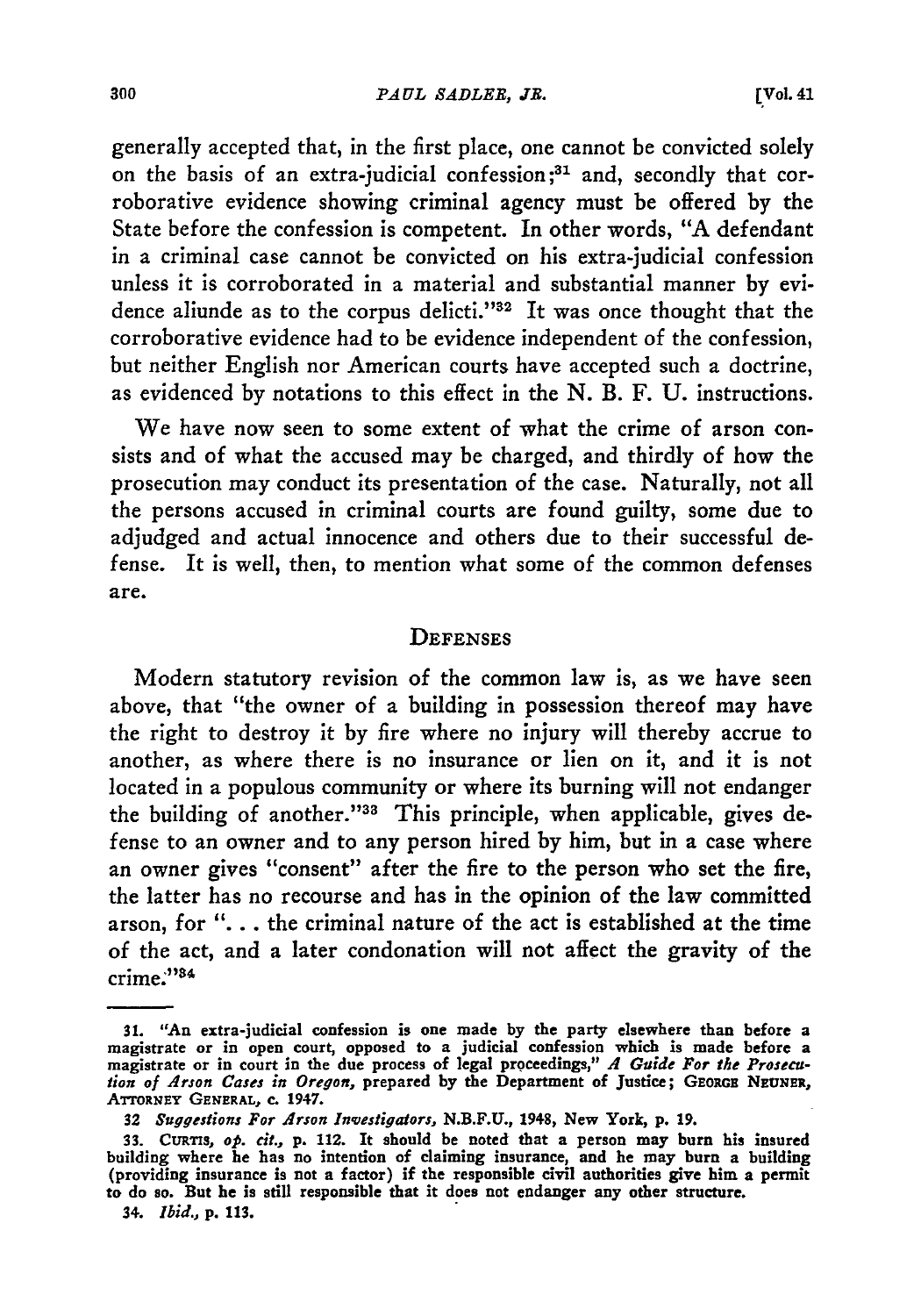$\ddot{\phantom{0}}$ 

#### INSANITY

Insanity, if proven, avoids a conviction due to the fact that through long precedent American courts forbid the insane to be convicted of felonies. The proof of insanity stands on the test of whether the accused knew the difference between right and wrong as applying to his act. In *Regina v. Davies,* I.F. and F. (Eng.) 69, however, "the fact that the accused was found attempting to extinguish the fire does not necessarily show that he did know the difference between right and wrong." Curtis makes two very interesting observations concerning insanity in arson **:85**

- 1. One may have a weak or impaired mind without being insane in the legal sense.
- 2. However horrid and unnatural the nature of the act, it is not to be inferred from the nature of the act that its commission was the result of insanity.

But why fire should appeal to "aberrant minds" is suggested as follows:

There has always been a great deal of superstition in regard to fire. It has been used as a means of sacrifice and devotion, and the Bible is full of references to the destruction of the wicked by fire. It is within the bounds of possibility that our ancestors, generations ago, were fire worshippers or sun worshippers, and it is not at all strange that, playing so important a part in our sane existence, the phenomenon of fire should manifest itself to the aberrant mind. N.B.F.U.

#### PYROMANIA

The relationship between pyromania and insanity is particularly interesting inasmuch as a great deal of misconception has arisen, assuming the two as being identical. Here are two views on pyromania, the first from the *Suggestions for Arson Investigators* and the second from *The Law of Arson.*

Pyromania is that term applied to a monomaniac<sup>36</sup> whose obsession centers around fire. He is a firebug who starts fires without rhyme or reason." **N.B.F.U.**

Pyromania may **be** defined as an insane disposition to incendiarism. It is now generally referred to as "pathological arson," and is defined as fire setting under an abnormally conditioned impulse **by** a person not determinably insane. The pyro- maniac is not necessarily protected **by** the rule relating to insanity, as he may well be aware of the nature of the act he is committing and may know that it is wrong. Yet he is laboring under such a mental disability that he is unable to resist the impulse to set the fire. While in some states the rule is more lenient, it is generally held that an irresistible impulse to commit a crime is no defense  $\ldots$ . But pyromania should be distinguished from some forms of hys purely **to** satisfy a **craving for** excitement.<sup>37</sup>

*<sup>35.</sup> Ibid.,* **p.** 114. **36.** "The **monomaniac** is the person with a systematized **delusion. When** this delusion **centers around** fire, **we** have the pyromaniac, just as we have **the** kleptomaniac **in the** uncontrollable thief." **N.B.F.U. P. 38.**

**<sup>37.</sup> Ctnris,** *ot. cit.,* **§98.**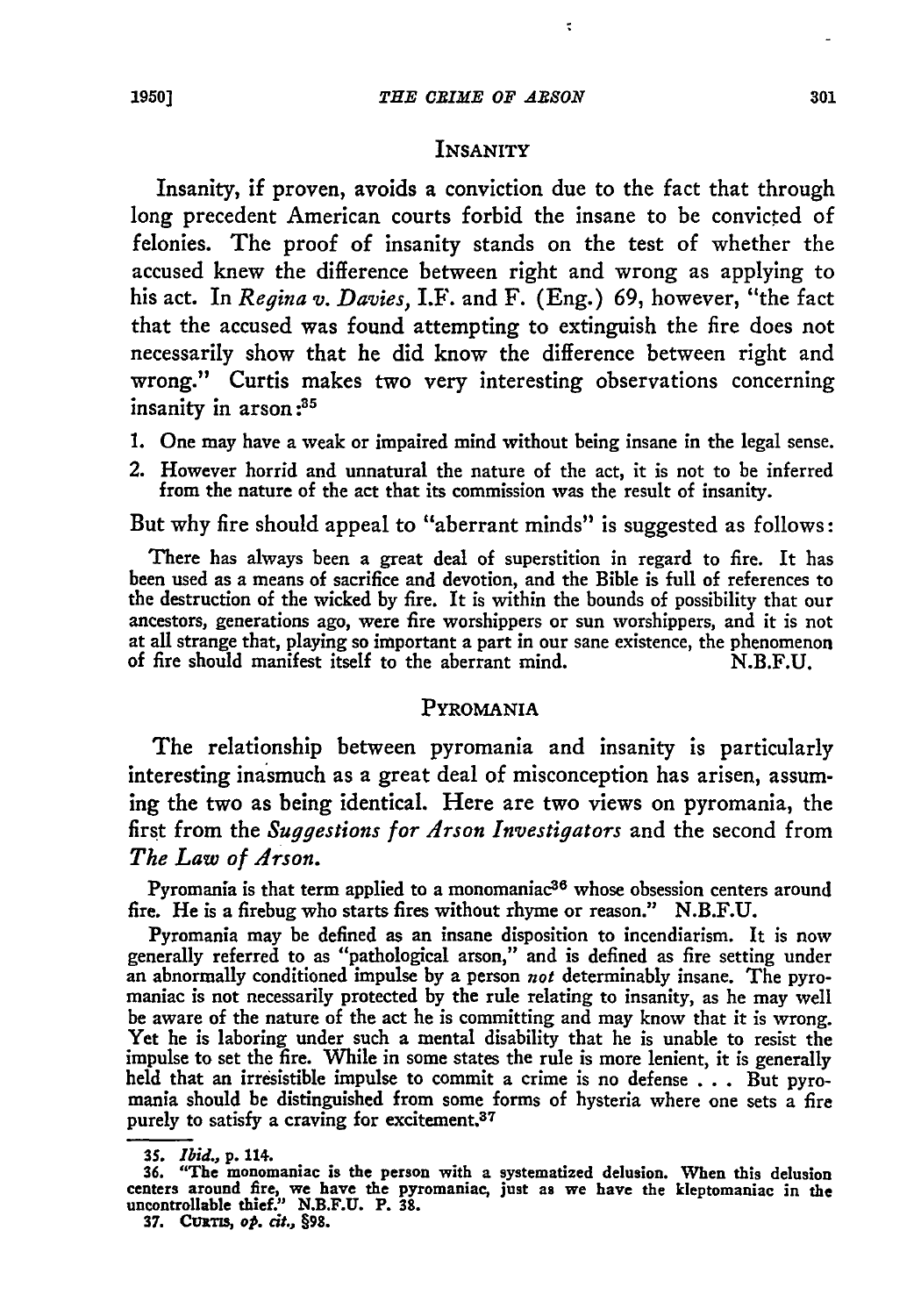Curtis goes further in his analysis and states that in his opinion pyromania is a form of defective inhibition:

One acting on a morbid impulse of this type, not only *is* fully aware of what he is doing, but often derives great pleasure from its accomplishment.<sup>38,39</sup>

I think it should be quite clear now that pyromania is not to be interpreted as insanity. Many courts have felt so and consequently many persons have in this way avoided punishment, yet it is the opinion of most arson investigators that actually it is seldom that an incendiarist is insane. What happens is that sympathetic courts have simply let people off under the guise of insanity.

# **INTOXICATION**

Another commonly heard defense is intoxication, but this plea is seldom successful for it is felt that intoxication being a voluntary matter does not constitute a legitimate excuse for aberrant behavior. There are some cases, to be sure, where one's *mania a potu* causes them to be of generally irresponsible character, 40 but Curtis states that in such cases the question may be submitted to the jury. It should be remembered, though, that in general, intoxication is not the whole reason for the commission of the act (i.e., the act of arson). It merely serves to break down certain inhibitions or fears which to that time had prevented the defendant in his sobriety from the doing the act. Under statutes where intent is an element of the offense, it must be very carefully determined whether intent was concomitant with the intoxication or existed prior to that time. Similarly, voluntary intoxication of the accused does not deem the act committed less criminal by reason of his having been in such condition, but may be taken into consideration by the jury in *determining the probable motive or intent* with which the act was committed.<sup>41</sup>

## **INFANCY**

Infancy is a defense not often encountered, for the greatest amount of arson **by** juveniles involves youths above the age of infancy. However, children of all ages are employed, often unwittingly, as agents, and the court, faced with such cases, may be asked to satisfy itself that the child acted without malice to the property involved and solely

*<sup>38.</sup> Ibid.*

**<sup>39.</sup> And for this reason the pyromaniac is "often possessed of unusual craft and cun- ning, and is difficult to detect or apprehend."**

**<sup>40.</sup> The term** *mania a potu* **is most suggestive and means medical alcoholism.**

**<sup>41.</sup>** *A Guide For the Prosecution of Arson Cases in Oregon.*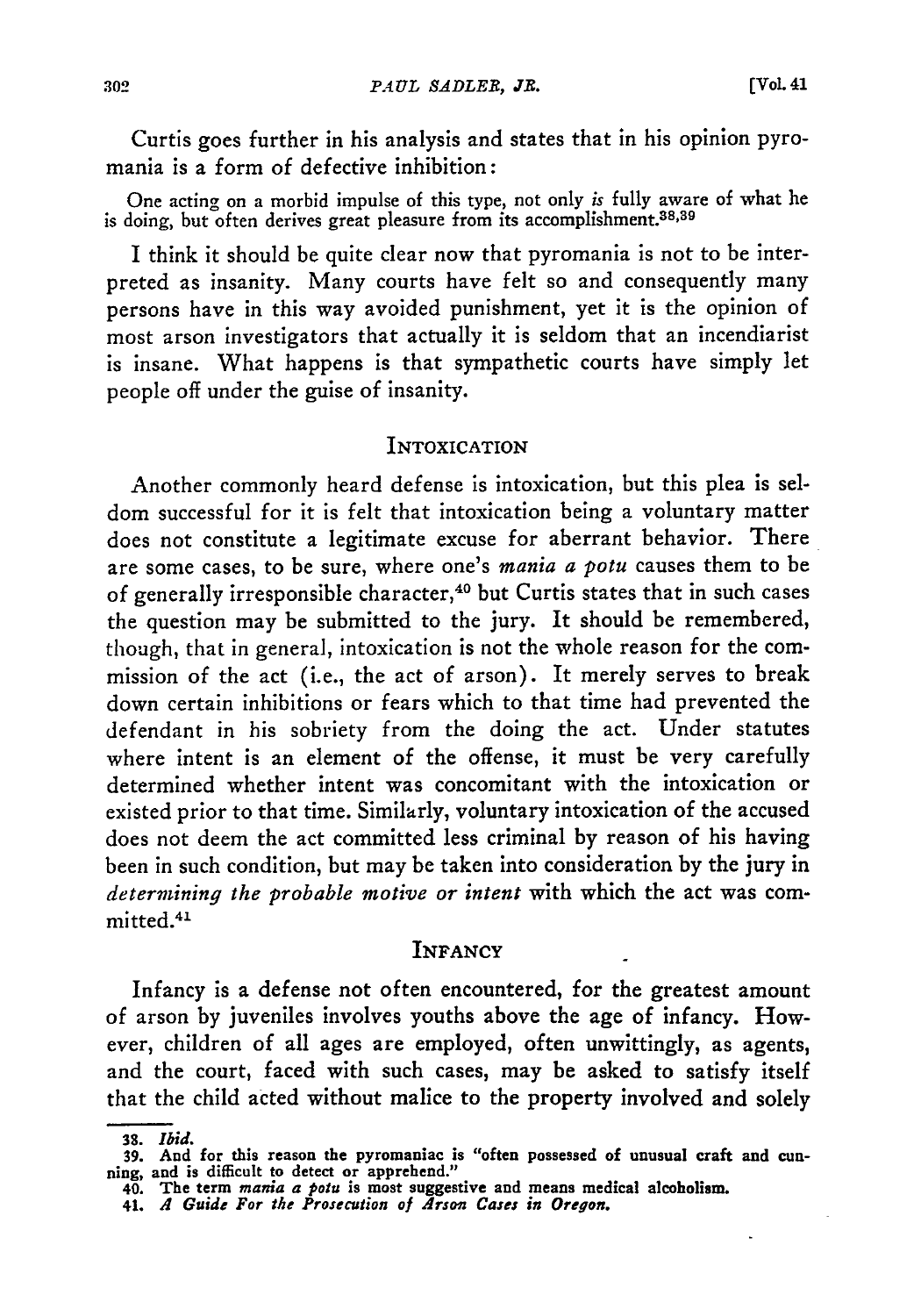under instructions from an adult person.<sup>42-</sup> An acquaintance of the writer was some years ago involved in such a case when he was about ten years old. He received only probation, but the fact of his conviction has since prevented him from obtaining employment in -many applications for positions of any responsibility.

### **ENTRAPMENT**

Entrapment is often claimed by the accused in his defense, but seldom accepted by the court. It occurs when the accused has been allowed to carry through all the steps in the commission of the crime, including setting the fire. At this point the police or other officials come from some place of concealment and seize the incendiarist in his witnessed act. Such is a common practice when public officials have been previously informed that the crime is to be committed. Entrapment occurring when the defendant has been abetted in the motivation of his acts by officials is the only time when that defense may be accepted.

#### **ALIBI**

Simple alibi is always a defense and is related to the section on occupancy and access discussed above. Most arson is, however, committed by means through which the agent can establish an alibi purporting to place him away from the scene when the fire breaks out. It then becomes the task of the prosecution to determine from the devices used in the fire setting how much time could have elapsed before its breaking out and the time device was set. Fuses, wicks, gasoline trailers, candles, etc., are the devices so used to give the agent time to stablish his alibi, but as their use is well known, the prosecution is usually prepared to present evidence of their effectiveness. In other words, the prosecution's chief interest is in determining when the device was set and not particularly when the fire broke out, although in some cases these times are identical. If the defendant's alibi is not sufficient to indicate his presence elsewhere than the scene of the fire when the device was started, the alibi can be well refused by the court. For example,  $X$  sets a fire by means of a delayed ignition fuse at 10:00 P.M. The fire breaks out at 11:30 P.M. He claims, and presents witnesses to say, that he was at some other place at 10:30 and on through the night. The prosecution then shows to the court that the device used so delayed the fire's outbreak

 $\epsilon$ 

**<sup>42.</sup> This still makes the child a principal agent and subject to charges of first degree, but the court usually waives prosecution and directs its attention on the accessory, who in this case, is the person who hired or enticed the child.**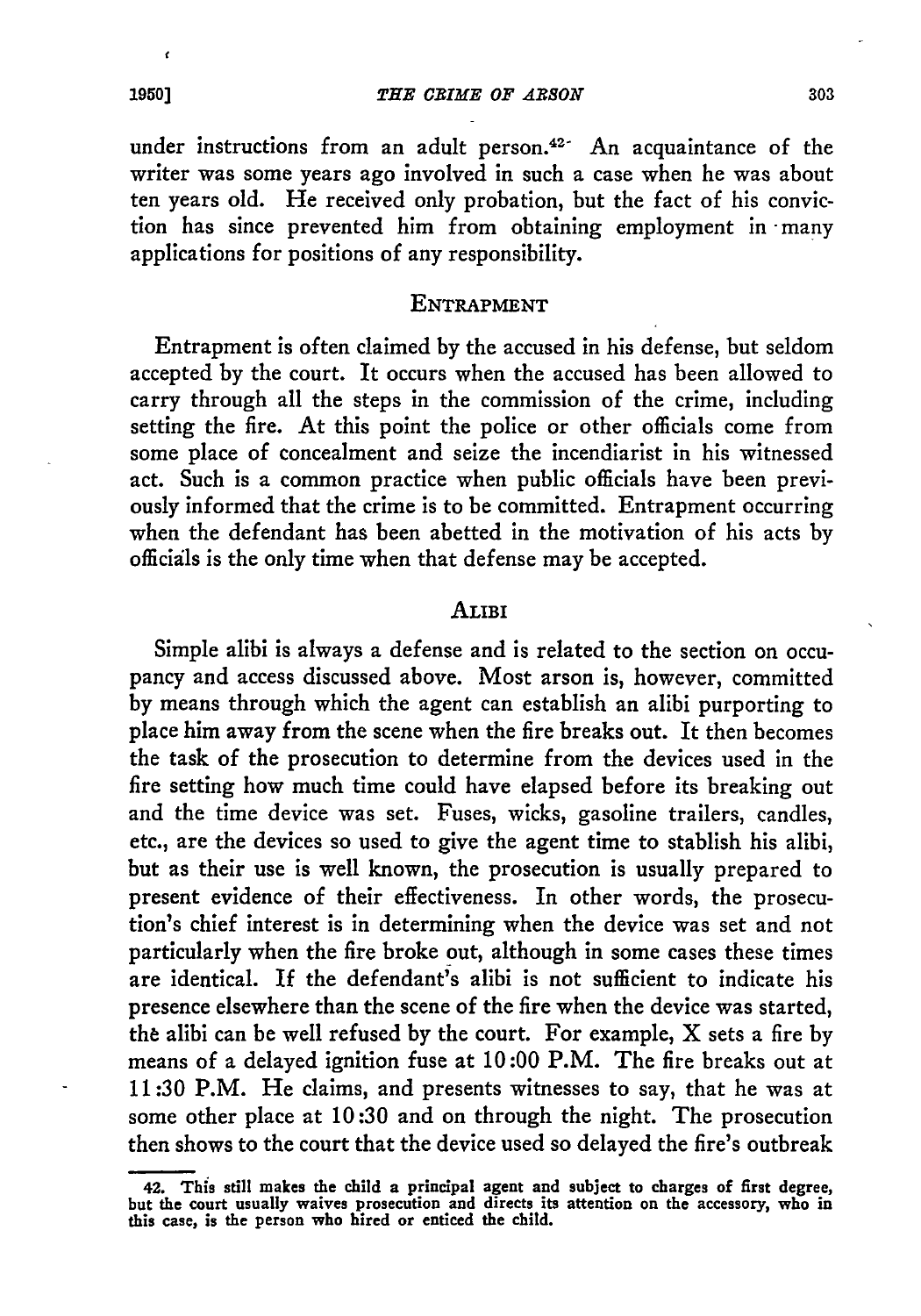for at least sufficient time for the accused to reach his "alibi place" before the fire's outbreak at 11:30 A.M. In this way the defendant's alibi is broken.

In a case of which the writer was told by a civil investigator,  $43$ the defendant, on being informed by the court that the device he used was known to have given him quite enough time to establish his alibi, but not enough to "cover his actions" at the time the device was known to have been set, stood up and without hesitation said, "That's a lie. That thing was timed for at least *six* hours." While his attorney threw in the sponge, the accused still stood there, not quite realizing the incriminating character of his outburst.

Finally, a word or two should be made concerning court errors, particularly errors made in court by the prosecution. In arson cases as in most all felonious offenses, a defendant may not be put in double jeopardy by a second trial for the same offense.<sup>44</sup> This is a basic principle of U. S. law and is indicated in the Fifth Amendment of the Constitution.45

The implication of this rule is that if due to careless handling of any phase of the investigation and prosecution, the case may be thrown out by malindictment or variance, and the accused may not be tried again. There are some exceptions to this rule; for one-when variance in the allegation of ownership has caused a dismissal of the charge; but generally if a case is once dismissed the defendant is thenceforth under no obligations to the State.

With all the different agencies who customarily participate in arson investigations, it is very difficult to understand why a presentation should ever go wrong. In this city (Boston) **any** fire of suspicious origin is normally investigated and then presented in criminal court **by** at least three different agencies, and in the Middle West a fourth agency may enter into the case, but still cases go awry due to a hurried attempt at getting a conviction. Often, the mistake is made at trying to introduce a charge, *qua* charge, without waiting to select the proper one. For example, "One who has been convicted of arson in burning a house occupied **by** a human being cannot be later charged with murder arising

<sup>43.</sup> Arson Squad, Boston Fire Department.<br>44. CURTIS, *op. cit.*, p. 119: He continues: "Such a case must be distinguished from<br>one where the accused first murdered the occupant and then set fire to the building, for **under such facts a conviction of homicide would not preclude a later prosecution for arson."**

**<sup>45.</sup> The Fifth Amendment of the United States Constitution forbids that any person shall be subject for the same offense to be twice put in jeopardy of life or limb; and also the constitutions of the several American states provide in substance that no person shall be subjected to a second prosecution for a crime for which he has once been prose**cuted and duly convicted or acquitted." This is taken from CURTIS, op. cit., §104.